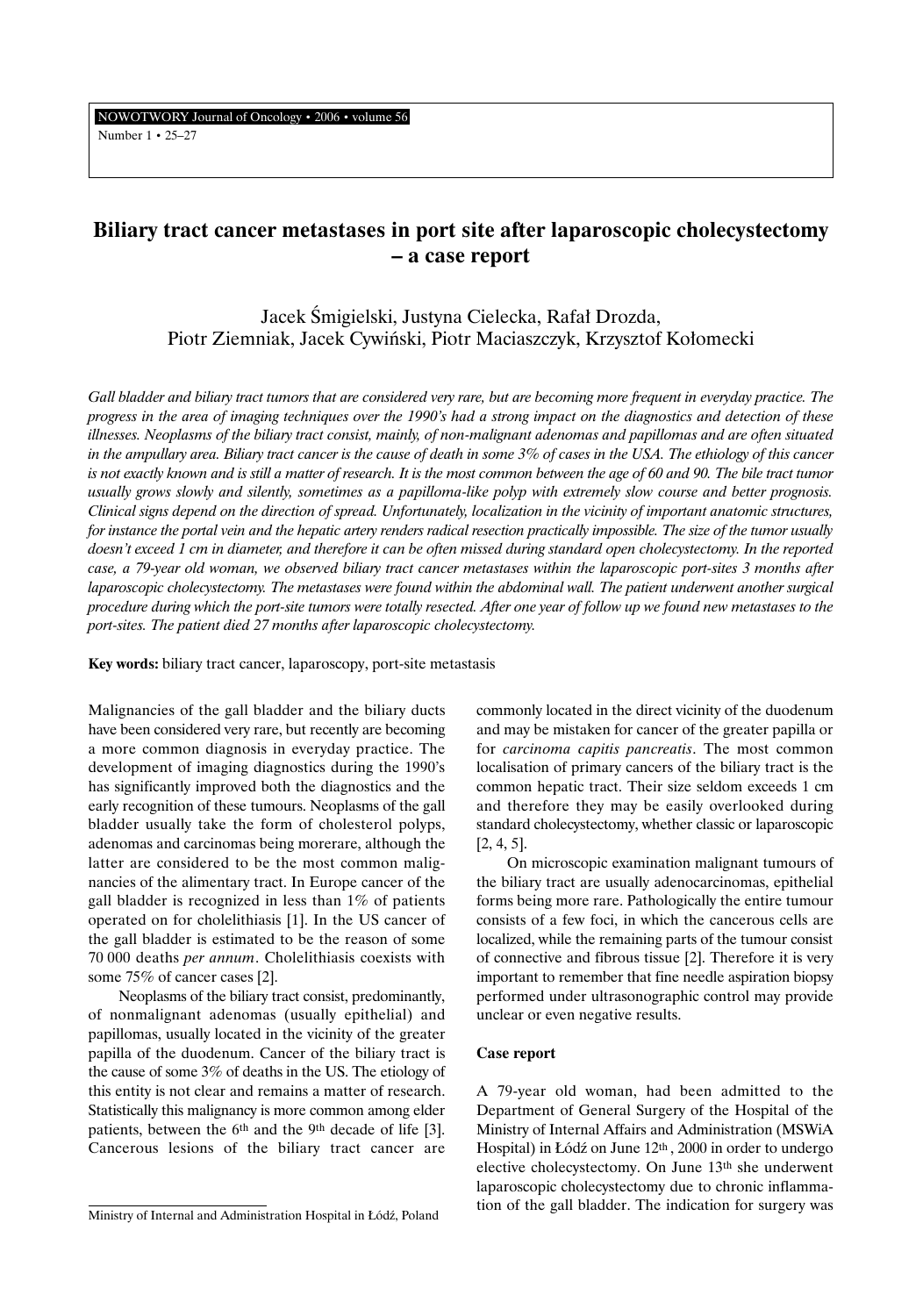clinically relevant cholelithiasis confirmed periodically by abdominal ultrasound over the period of the last 6 years. Over that period the patient had experienced a number of strong attacks of colic pain. Intraoperatively we found an elongated, adipous gall bladderimmersed into the liver. The external billiary tracts were nor distended. Concomittant diseases included ankylosing inflammation and bilateral cataract. Before surgery the patient had been on a lengthy medication with nonsteroid anti-inflammatory drugs and Vitreolent eye drops. Biochemical analysis before surgery revealed RBC 4.62; Hgb 13.4; Hct 39.8; WBC 6500; bilirubin 1.14 mg% (normal range to 1.2%). Postoperative recovery was uneventful, with wound healing by first intention. The patient was discharged on the 2nd day after surgery, i.e. on June 16th 2000. Pathological analysis of the specimen provided the diagnosis of *cholecystitis calculosa chronica*. The ambulatory postoperative follow-up visit 2 weeks after surgery was also uneventful, and the patient's general condition was found to be adequate to her age.

A year after surgery the patient showed up for examination. Her anxiety was caused by the presence of two tumours on the abdominal wall. The patient underwent ambulatory diagnostics. On physical examination we found one tumour 35 mm in diameter in the vicinity of the navel and the other, 25 mm in diameter, at the level of the navel located on the frontal axillary line on the right hand side. The tumours were easily palpable through the skin. On October 2nd 2001 we performed a control ultrasound examination of the abdominal cavity using a C 3.75 probe; within the areas of the two palpable lesions we found hypoechogenic highly absorbent, indistinct lesions 22 mm and 16 mm in diameter, with significant blurring of the structure of the surrounding tissues. Both the lesions were located in the subcutaneous tissue and did not surpass the fascia, with normal hepatic structure. Initially the patient reported no pain, complaining only of a feeling of pressure and cosmetic discomfort. Over a period of 5 weeks the patient developed pain in the right subcostal region and around the navel with nausea and vertigo. We performed aspirational fine needle biopsy and diagnosed lowdifferentiated metastatic tumours, probably originating from cells of the gall bladder and/or of the reproductive organs. Due to the lack of a precise pathological diagnosis and the constant pain accompanied by nausea and vertigo the patient was re-admitted to the Department of General Surgery of the MSWiA Hospital in Łódź on November 11th 2001 for elective local excision of the tumours. Additional examinations performed during hospitalization included chest X-ray, with no sign of metastases or hyperplasia and, due to the results of the biopsy, the patient also underwent gynecological examination, during which a grade II/III lowering of the uterus was recognized and gynecological malignancies were excluded. Transvaginal ultrasound revealed involution of the reproductive organs with no signs of pathology, except for marginal calcifications within the uterine wall and a 4 mm layer of fluid in the cavum of the uterus. Concomitant diseases included, apart from those reported in the previous year, arterial hypertension and ischaemic heart disease. Biochemical analyses revealed RBC 4.96; Hgb 13.9; Hct 42.6; WBC 6200 and normal bilirubin level. On consulting her doctor the patient decided to have the lesions removed surgically.

The patient was operated on November 14th 2001. Intraoperatively we found a periumbilical tumour infiltrating the skin, the fascia, the muscle layer and the peritoneum and another tumour in the right upper part of the abdomen infiltrating the tissues above the peritoneum, but not the peritoneum itself. The entire abdominal cavity was examined, the liver was found to be cicatrized, as in cirrhosis, while the other organs of the abdomen were normal macroscopically and on palpation. The tumours were resected within healthy tissue margins, i.e. the periumbilicular tumour was excised with the surrounding normal skin, subcutaneous tissue, the fascia and the peritoneum and the lateral tumour – together with healthy skin and subcutaneous tissue to the fascia. Pathological analysis of the excised tumours revealed *Adenocarcinoma tubulare G1 cholangiocellulare*. The excision of the lateral tumour from the right upper abdomen was microscopically incomplete.

During the postoperative period the wound above the navel became purulent on day 4. Culture revealed a Staphylococcus epidermidis infection. Antibiogrambased therapy was administered. Due to the poor general status of the patients and the fact that she was incapable of performing wound dressings at home she remained hospitalized. The wound healed by granulation and the patient was discharged after 43 days of hospitalization, i.e. on day 37 after surgery (December 21st 2001).

Postoperative follow-up recommended abdominal ultrasound every 3 months and analgesics according to choice. In one of the control ultrasound examinations performed in September 2002 (10 months after surgery) a hypoechogenic mass, unclearly delineated from the surrounding tissues was recognized within the scar in the median line. The mass crossed the transverse abdominal fascia, but the liver was still unchanged. The patient withheld consent regarding further excision of metastases. She was in good overall condition taking only non-steroid anti-inflammatory drugs for pain control. Beginning with July 2003 the patient began to lose weight, still withholding consent regarding the excision of metastases. She died at home on September 2nd 2003 due to unknown causes. The family specifically asked for the autopsy not to be performed.

### **Discussion**

Cancer of the biliary tract is a malignancy originating from adenomatous tissue, extremely rarely recognized by surgeons. Such a diagnosis is more common on the part of the pathologist, when performing an autopsy of a patient who had died due to other causes [3].

A fast and accurate diagnosis of biliary tract cancer is not easy. Its localization makes it problematic not only to